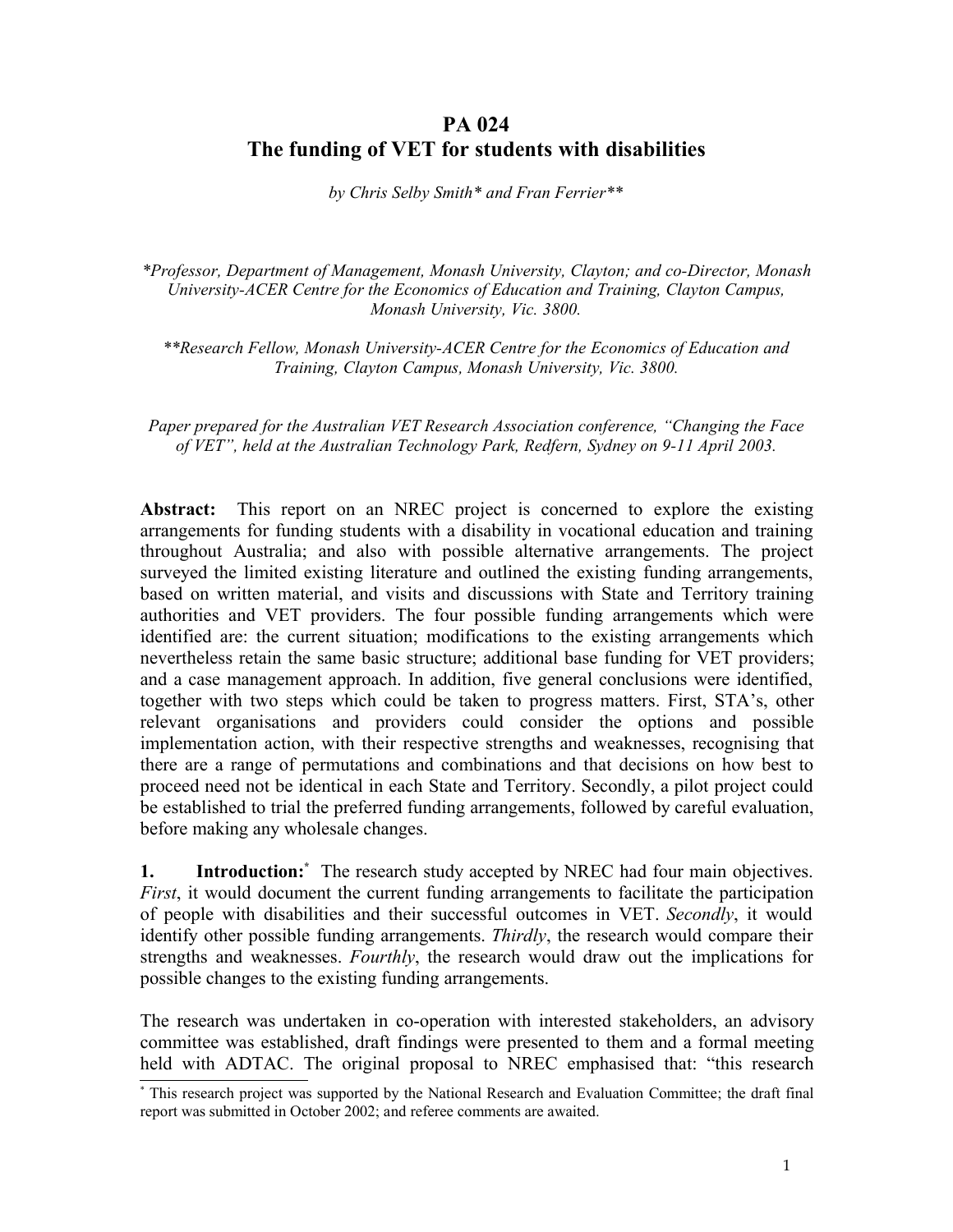proposal is modest… [It] does not involve extensive data gathering". Nevertheless, an extensive program of visits and discussions was conducted, including all States and Territories (see Table 1).

|            | <b>State Training</b><br><b>Authority</b><br>(or equivalent) | <b>Public</b><br>Provider/TAFE | <b>Private</b><br>Provider | <b>Other</b><br><b>Discussion</b> |
|------------|--------------------------------------------------------------|--------------------------------|----------------------------|-----------------------------------|
| <b>NSW</b> |                                                              |                                |                            |                                   |
| Victoria   |                                                              |                                |                            |                                   |
| Qld.       |                                                              |                                |                            | 4*                                |
| <b>WA</b>  |                                                              |                                |                            |                                   |
| <b>SA</b>  |                                                              |                                |                            |                                   |
| Tasmania   |                                                              |                                |                            |                                   |
| <b>ACT</b> |                                                              |                                |                            |                                   |
| <b>NT</b>  |                                                              |                                |                            |                                   |
| Total      | 18                                                           | 16                             |                            |                                   |

#### **Table 1: Discussions by Category**

\* Includes Australian National Training Authority (ANTA) and the Australian Disability Training Advisory Council (ADTAC).

**2. Literature Review**: This part of the research project identified previous studies which had described or analysed the funding arrangements for students in VET with disabilities. It concentrated on two main issues. The first concerned funding models in use (or proposed) for education and training for students with a disability. The second concerned the costs of providing education and training for students with disabilities in VET and the factors influencing cost types and levels. In particular, the intention was to find studies that documented and discussed funding models in use, or proposed, from Australia (and overseas where relevant). Additional information about costs was sought as background material essential to understanding funding models and the particular demands placed upon them. Within these limits, the search found that the relevant literature is not large, but that it is growing slowly. The number of studies that have specifically explored funding models was found to be small. However, more have acknowledged the existence of a link between funding models and incentives for education and training organisations to provide services for students with disabilities. Interestingly, there was found to be considerable support expressed for further work to be done in exploring funding options and models.

The Disability Discrimination Act, 1992 was taken as providing the basic framework for the rights of people with disabilities and social responses to them. The definition in the Act includes disabilities that currently exist, that previously existed but no longer exist, and that may exist in the future. Within the Act 'disability' in relation to a person is defined very broadly.

*Bridging Pathways,* setting out ANTA's strategy in relation to VET for people with disabilities, notes that it is not necessary to know what specific condition leads to a disability, but rather to know 'the impact of disability on a person's capacity to function independently within the learning environment and wider community' (ANTA, 1999, p. 90). This is important, because in both higher education and VET, students with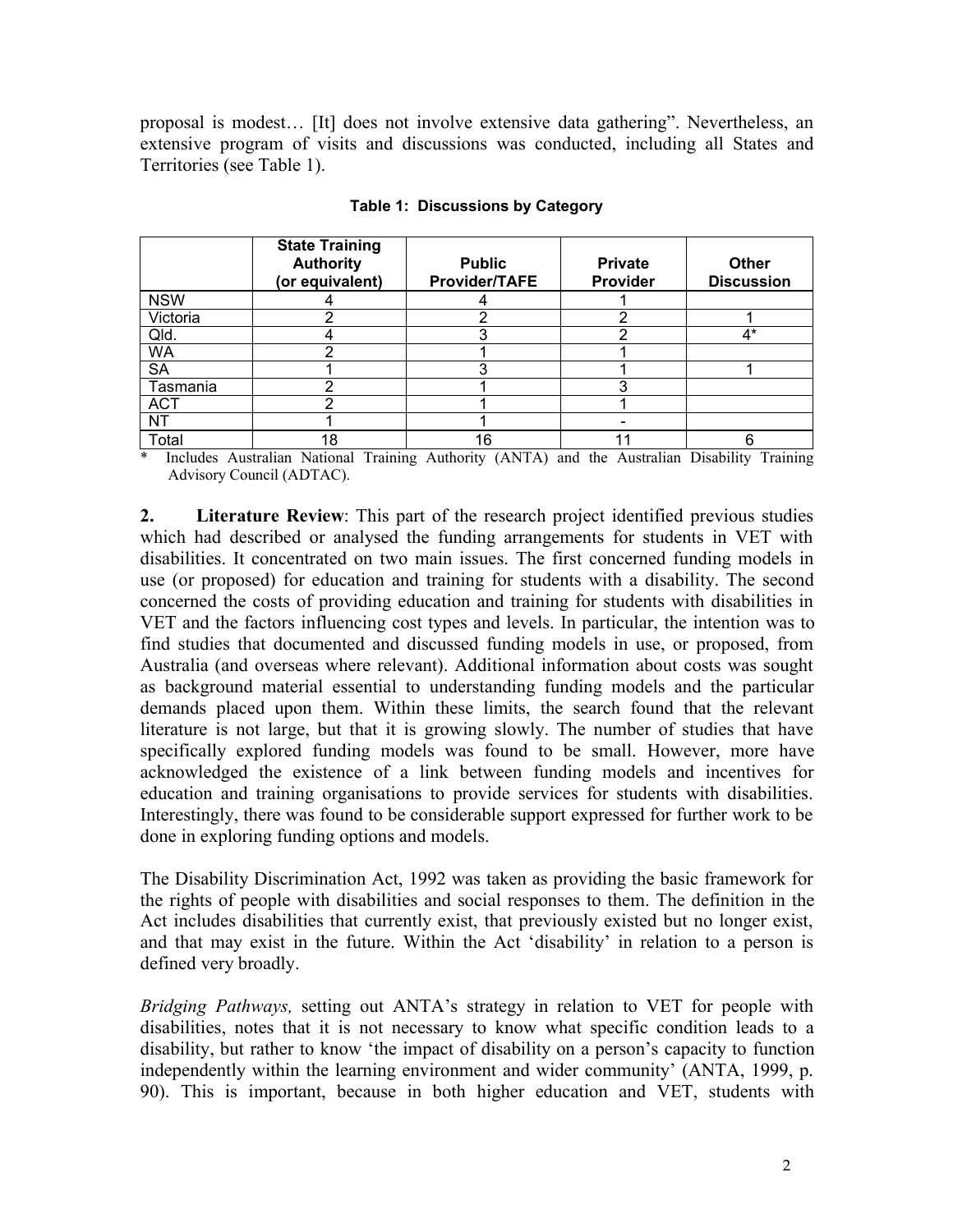disabilities are a self-identifying group. A student with a disability is not required to reveal this information to the educational organisation in which they enroll, and may choose not to do so - particularly if the disability is likely to have little or no impact on their study (or if they fear that disclosure will be disadvantageous to them). There may be cases where an education or training provider has no knowledge of a student's disability.

There has been progress in understanding the support needs of people with disabilities participating in education and training, the costs of providing these supports, and the different ways in which these costs can be met. Most students' needs can be accommodated relatively cheaply, but a small number require expensive supports. Since it is difficult for VET providers to predict costs from one year to another, a high degree of flexibility is required in responding to student needs. However, there is no financial incentive to enroll students with disabilities and some education providers deal with the problem of predicting costs by taking fewer such students. The unpredictability of the additional costs tends present greater difficulties for smaller VET providers or when resource allocation is more decentralised.

There appeared to be two major types of funding model which are currently in use or proposed: those that provide funding directly to institutions; and those that provide funding directly to students. Both have advantages and disadvantages. In Australia, both in VET and in higher education, there has traditionally been an emphasis on funding allocated to institutions rather than funding allocated to students. Devlin noted this distinction (Devlin, 2000) and suggested four criteria for evaluating funding models: portability; whether the levels of assistance provided to students with a disability are appropriately related to their need for support; administrative efficiency; and respect for the autonomy of educational institutions. A fifth criterion could be added relating to the existence of incentives for registered training organisations to provide appropriate vocational education and training for people with disabilities.

Three criteria were proposed in an earlier publication (Selby Smith, Ferrier et al, 2001) for assessing the methods of funding VET; and can be applied to the situation for people with disabilities. First, do the arrangements promote more education and training? Secondly, do they promote efficiency in the provision of VET? Thirdly, do they promote equity in VET for students with a disability?

**3. Current Funding Arrangements**: Chapter 3 of the research report (ie. pages 41- 75) documents the current funding arrangements supporting students with disabilities nationally and for VET in each State and Territory. Material about national programs was obtained largely through internet searching, while the information about State and Territory arrangements was collected primarily through direct discussions with representatives of State and Territory training authorities (STAs) and registered training organisations (both public and private providers). Where additional material was made available to the researchers, such as statistical data, the discussion in the report also drew on it. The material was presented in ten sections, which referred respectively to: some background material about students with a disability in VET; national programs; New South Wales; Victoria; Queensland; Western Australia; South Australia; Tasmania; the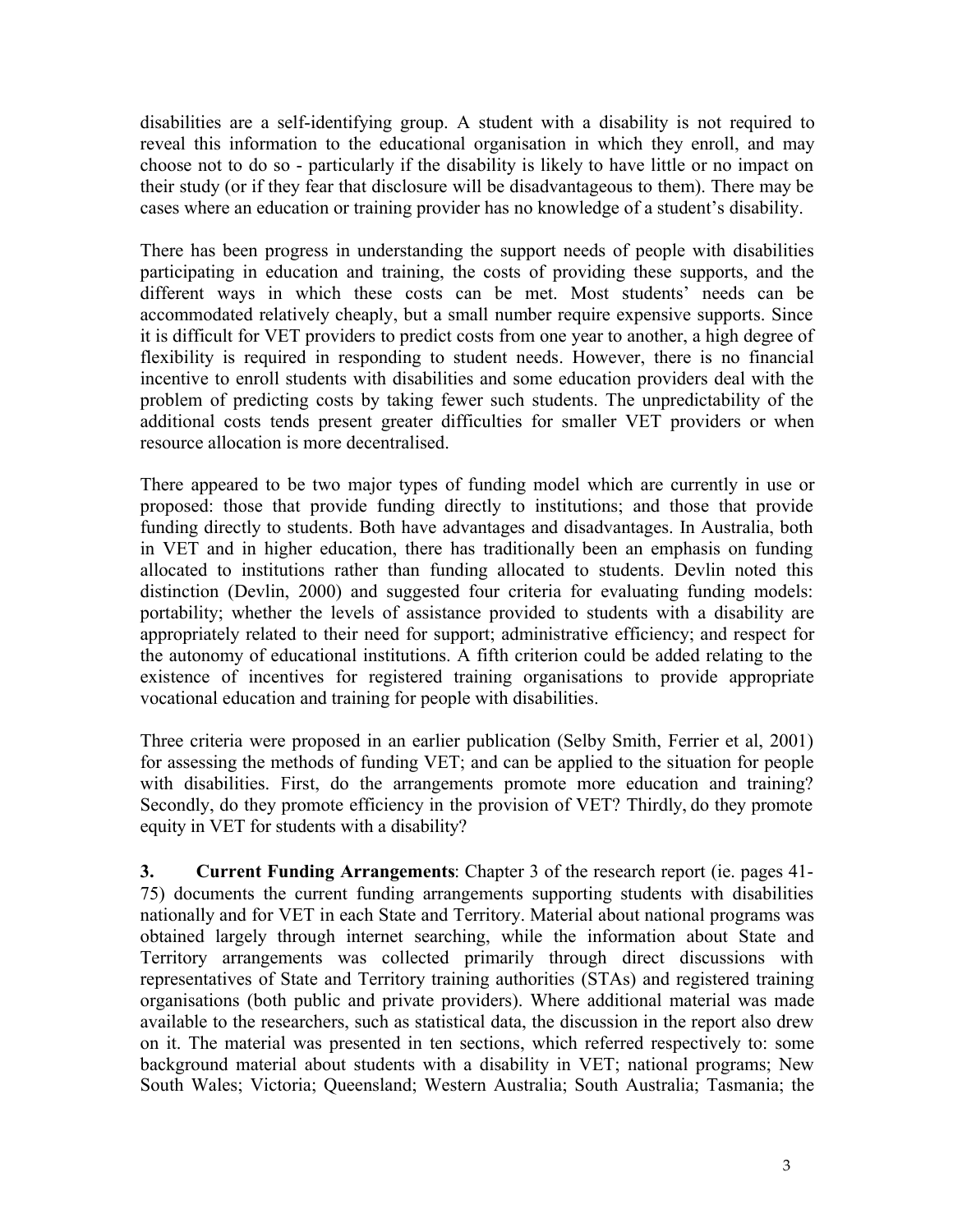Australian Capital Territory; and the Northern Territory. The material has not been available in this form previously.

The state and territory summaries were each returned to the appropriate State Training Authority for checking before being included in the final report. Thus, the accuracy of the material has been verified. However, the views expressed remain those of individuals rather than the STA itself; and in some cases, for example views expressed by individual members of staff or by private providers, they may be disputed by an STA. Nevertheless, what is presented is an accurate reflection of what the researchers were told by those with whom they held discussions. The material highlights both similarities and differences between arrangements in the various States and Territories. In most jurisdictions there was a mixture of base funding to institutions, together with additional funding for special purposes, such as where students have particularly expensive support needs. However, in each place a slightly different emphasis appeared to be placed on various elements in the funding mix (and the processes by which resources were allocated).

The limited information on outcomes which is available is not particularly encouraging (NCVER, 2002). For example, compared with all VET students, those with a disability are less likely to be in employment (40% compared with 77%). A smaller proportion of VET students with disabilities than all VET students were studying at AQF Certificate 111 level (16% compared with 20%) and more at AQF Certificate 1 level (12% compared with 5% of all students). Students reporting a disability are less likely than all VET students to achieve successful module outcomes (74% compared with 80%). Also a larger proportion of students with disabilities withdraw from study than for VET students as a whole (13% compared with 9%). The proportions in employment before and after training are almost identical for VET students with disabilities, suggesting that participation in training makes little difference to these students in the labour market. This is despite the fact that those students reporting a disability undertook (on average) more hours of training than all VET students (243 compared with 198 hours annually in 2000). This is partly because a higher proportion was engaged in full-time study (12% compared with 9%). Overall, people with disabilities are under-represented among all VET students, compared with their share of the population - even in the states where their representation is highest. For instance, in 1998 about 19% of the population in NSW were reported as having a disability, rising from 4% of those aged 0-4 years to 83% of those aged 85 years and over. However, in 2000 only 5.3% of all VET students in NSW reported a disability.

## **4. Alternative Funding Arrangements**:

*Current arrangements with modifications*: First, modifications could be made to the existing arrangements, while nevertheless retaining the same basic structure. While the basic outline of the funding arrangements is not altered, the modifications might be argued to improve the situation somewhat for VET students with a disability. Four main modifications were identified. First, the existing statistical arrangements need to be improved. Secondly, better support could be provided to those students with disabilities who *do* enroll in VET. The project discussions indicated that when the special needs of students with disabilities are provided for through 'additional' or 'top-up funding' rather than general funding, there can be negative consequences. Funding arrangements of this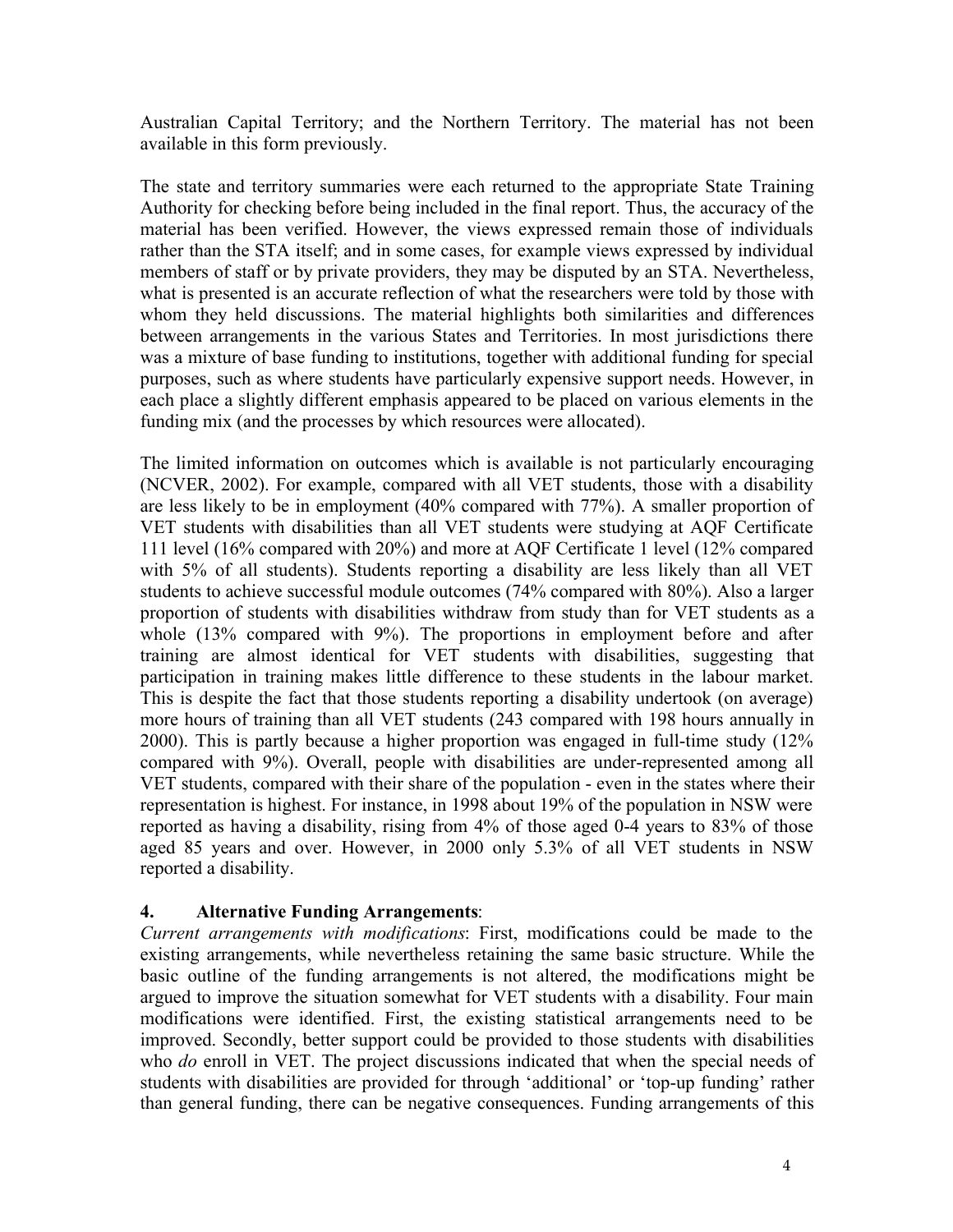kind tend to support the development of 'specialised' funding and training for people with disabilities. They promote segregated provision, rather than inclusive or integrated training. Also, when only 'top-up' or 'specialised funding' is available to meet needs, organisations can have what one respondent called an 'artificial crutch', that can enable them to exclude people with disabilities on the grounds that no further top-up funding is available. Thirdly, it was suggested by a number of respondents that VET training could be provided or augmented by organisations that specialise in providing other forms of assistance to people with disabilities. Fourthly, more attention could be paid to the transitions, where there appears to be a particular danger of students with disabilities facing difficulty. In general, a number of those who were interviewed stressed that VET providers could usefully play a more proactive role in the wider community than they typically do at present.

*Additional base funding*: Secondly, additional resources could be made available to training providers to cover the extra costs needed to attract students with disabilities into VET, to support their studies there and to assist them in employment, so that maximum benefit is derived from their vocational education and training provision by enterprises, students and society. These additional resources would be made available within the general funding model for students with disabilities who require a substantial level of extra support. Under this alternative set of funding arrangements there could be a broad categorisation of students with disabilities who involve particularly high costs for providers. It was suggested during the discussions in one State, for example, that there might be two or at the most three categories, in order to reimburse providers for the extra costs involved. More fundamentally, it would provide an incentive for both public and private training providers to expand their course offerings and other support, in order to enable greater participation by students with disabilities and improved outcomes in both education and employment (including at more advanced AQF levels and in more demanding and rewarding jobs). It is not envisaged under this funding arrangement that additional resources would necessarily be provided for relatively "run of the mill" cases, which might continue to be expected to be covered by the overall funding to the training provider on the current swings and roundabouts basis.

The supplementary arrangements that already exist in some States and Territories would be expected to continue, whereby additional support is negotiated as required for individual students. Three other changes are also incorporated in this alternative. First, the additional resources to support VET for people with disabilities are not confined to public providers. Secondly, it is envisaged that targets would be set and achievements monitored, so that the additional resources allocated can be shown to have particular purposes – and whether they are achieving them. Thirdly, it is intended that the monitoring of the use of the resources throws light on what works (and why).

*A case management approach*: Under the third proposal for changes to the existing funding arrangements it was argued that education and training is only one part of the life of a person with a disability. A case management approach was suggested, where the focus of attention is the individual; and all their needs should be considered, of which VET would only be one. It was critical of an approach to funding which it argued was too segmented, which resulted too often in a "silos" approach, where the interaction between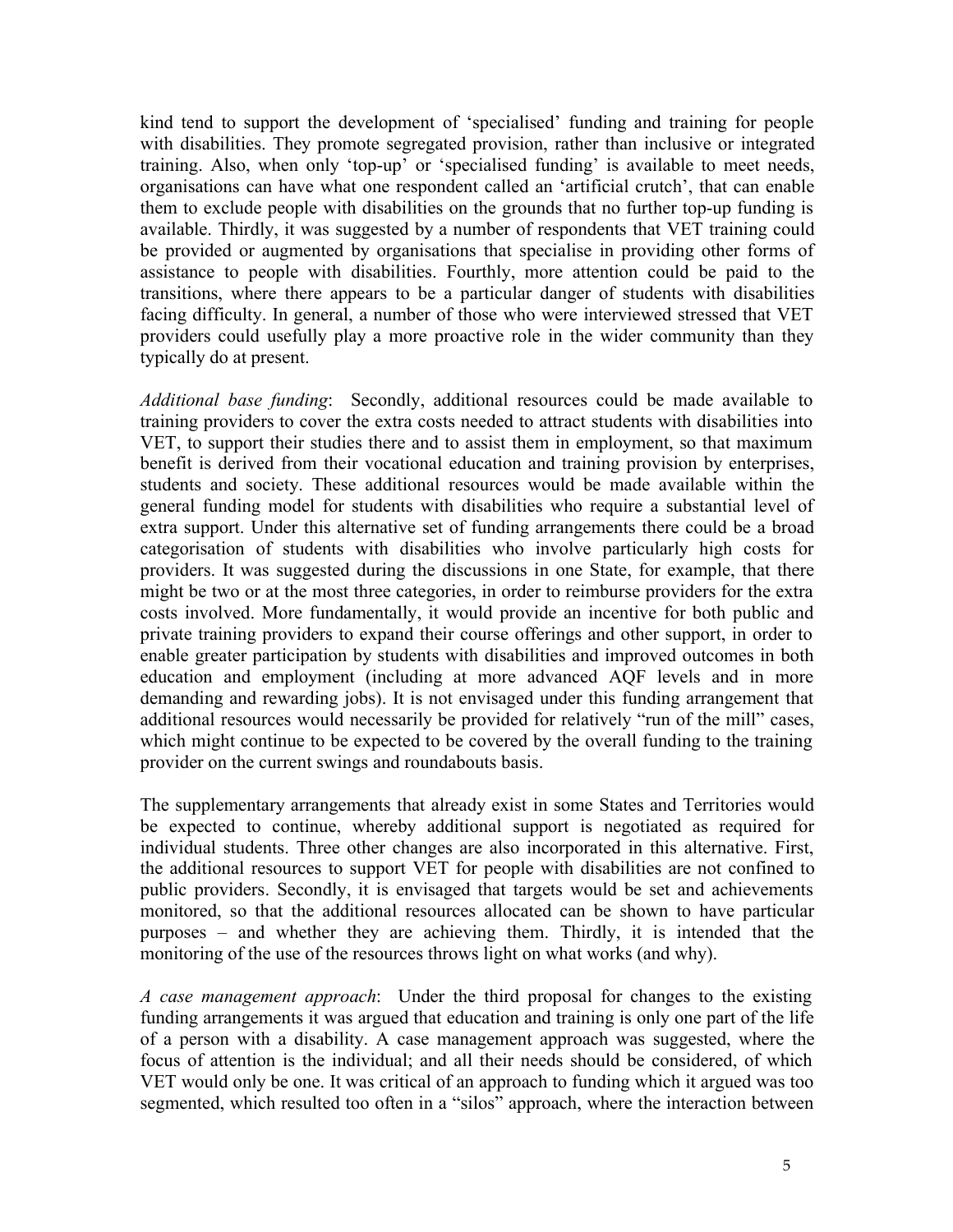the person's different activities received insufficient attention, and argued for a more holistic set of funding arrangements. Obviously, the VET sector would only be one part of any such new arrangements; and not necessarily the most important or influential in determining how they were developed and implemented. A related issue raised in discussions concerned empowerment of individuals to have a substantial say in what type of education or training they undertake, where and by what mode. Further, it was argued that not all students with disabilities are seeking narrowly-defined employment outcomes from VET. Closer attention could be paid to the combination of social, individual and economic outcomes that they seek through their participation in VET and how these might best be achieved.

**5. Strengths and Weaknesses of the Four Alternatives**: Table 2 summarises major strengths and weaknesses of the four alternative funding arrangements. The fuller discussion in the draft NREC report suggested that there are a number of opportunities for improving both efficiency and equity.

But will additional funds be provided? Support to meet the extra costs of providing adequate facilities and services in VET to students with disabilities was viewed by respondents as a societal responsibility rather than primarily a responsibility of enterprises or individual providers. A number of cases were identified during the study, generally when students had particularly expensive support needs, where providers were not reimbursed for these extra costs. This can be a problem for providers, especially in specialised areas or where enrolments are low. It tends to have a greater impact on private than on public providers and on smaller rather than larger providers. If additional funds can only be provided for students with disabilities by redirecting existing resources from other areas in VET, then much less is likely to be achieved; it will tend to be confined largely to the public sector; and there will remain considerable cynicism about a perceived gap between the rhetoric of access, equity and support and the perceived reality of constrained resources.

Another issue concerns the degree of standardisation which is to be sought. At present, there are considerable variations between jurisdictions in the support facilities and services which are provided to VET students with disabilities. Indeed there are substantial differences between States and Territories in the degree to which people with disabilities even gain access to VET. These differences reflect the continuing State-based nature of VET, despite substantial Federal involvement over recent years; objective variations between them, for example, in geographical area, population size and industrial structure; and the way in which the various TAFE, ACE and private provider sectors have developed over the years. The present situation and the first two possible modifications to funding arrangements which were discussed continue to allow scope for substantial variations between the States and Territories. Greater pressures towards harmonisation appear likely under a case management approach.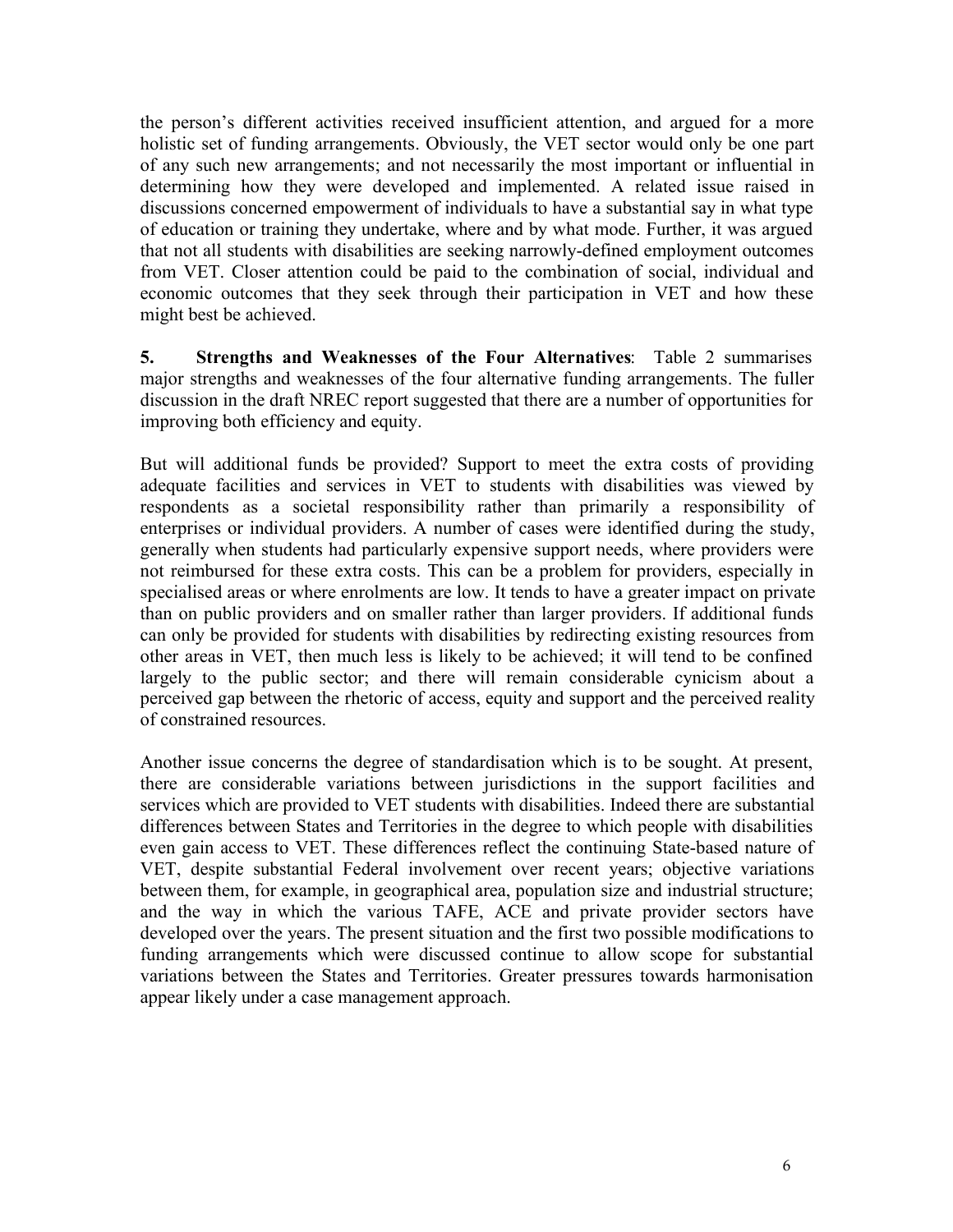| Option                                                                                                                                                                                                                                                                                                                                                                                                           | <b>Strengths</b>                                                                                                                                                                                                                                                                                                                                                                                                                                                                                               | <b>Weaknesses</b>                                                                                                                                                                                                                                                                                                                                                                                                                                                                                        |  |
|------------------------------------------------------------------------------------------------------------------------------------------------------------------------------------------------------------------------------------------------------------------------------------------------------------------------------------------------------------------------------------------------------------------|----------------------------------------------------------------------------------------------------------------------------------------------------------------------------------------------------------------------------------------------------------------------------------------------------------------------------------------------------------------------------------------------------------------------------------------------------------------------------------------------------------------|----------------------------------------------------------------------------------------------------------------------------------------------------------------------------------------------------------------------------------------------------------------------------------------------------------------------------------------------------------------------------------------------------------------------------------------------------------------------------------------------------------|--|
| 1. Continue current<br>arrangements                                                                                                                                                                                                                                                                                                                                                                              | Considerable enrolments of<br>$\bullet$<br>students with disabilities.<br>Extensive supports<br>$\bullet$<br>provided.<br>Staff and provider<br>$\bullet$<br>commitment.<br>Recognition of need for<br>$\bullet$<br>additional measures and<br>support for change.                                                                                                                                                                                                                                             | Under-representation of people<br>$\bullet$<br>with disabilities in VET.<br>Students over-represented in<br>$\bullet$<br>some courses and fields (and at<br>lower levels) in VET.<br>Poorer employment and other<br>٠<br>outcomes.<br>Some needs better met than<br>$\bullet$<br>others eg. for those with<br>physical rather than intellectual<br>disabilities.<br>Insufficient financial assistance,<br>$\bullet$<br>especially for students with<br>expensive needs.<br>Poor statistical information. |  |
| 2. Current<br>arrangements with<br>modifications<br>Improved statistical<br>٠<br>information.<br>Improved support<br>٠<br>arrangements.<br>Shift in the balance<br>$\bullet$<br>between support<br>provided through<br>'base' and 'top-up'<br>funding.<br>Provide financial<br>$\bullet$<br>incentives to<br>providers to enrol<br>and support people<br>with disabilities.<br>More attention to<br>transitions. | Potential to improve<br>$\bullet$<br>efficient use of resources.<br>More inclusive and<br>$\bullet$<br>integrated education and<br>training.<br>Strengthened industry<br>$\bullet$<br>engagement and possibly<br>improved employment<br>outcomes.<br>Potential to increase<br>$\bullet$<br>opportunities in VET for<br>people with disabilities.<br>More timely and<br>$\bullet$<br>appropriate support for<br>those students who require<br>it.<br>Flexibility to local needs<br>$\bullet$<br>and approaches. | Improvements would possibly<br>٠<br>only be small.<br>Enrolment and support for<br>$\bullet$<br>students with disabilities would<br>still be reliant on the discretion<br>of the provider.<br>Limited increase in<br>$\bullet$<br>opportunities for people with<br>disabilities in VET.                                                                                                                                                                                                                  |  |

## **Table 2: Strengths and Weaknesses of the Alternative Funding Arrangements**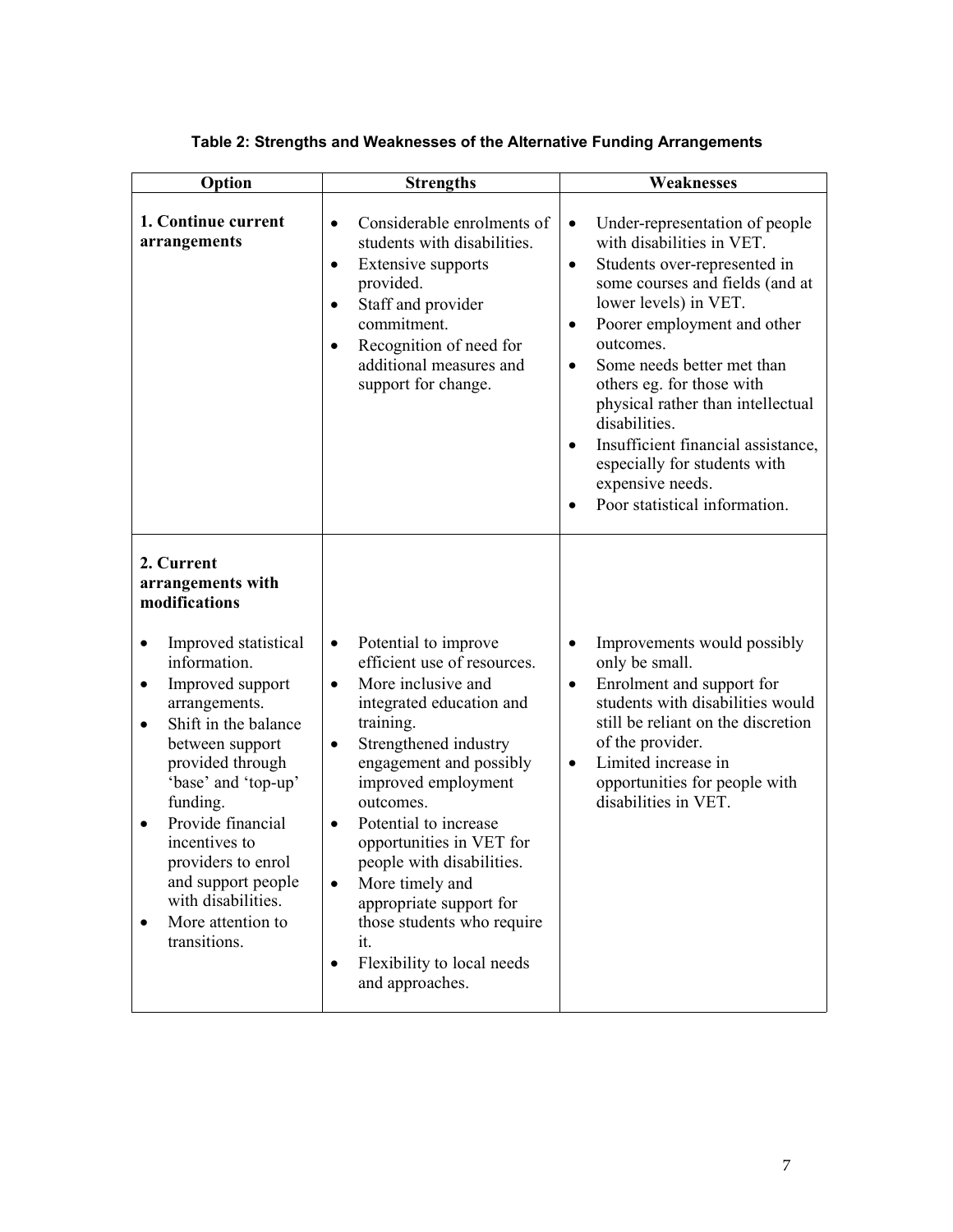|                                                                                                                                                                                | 3. Additional base<br>funding<br>Classify students<br>$\bullet$<br>with high support<br>needs into two or<br>three groups and<br>reimburse providers<br>for the extra costs of<br>providing<br>appropriate support.<br>Establish clear<br>٠<br>targets for<br>achievement and<br>monitor progress<br>toward them.<br>Progressively<br>٠<br>redirect resources to<br>those areas and<br>providers that<br>achieve the best<br>outcomes. | Provides an incentive for<br>$\bullet$<br>RTOs (private, as well as<br>public) to enrol and support<br>students with high needs.<br>Potential to improve the<br>$\bullet$<br>efficient use of resources.<br>Would link resource<br>$\bullet$<br>allocation to outcomes.<br>Would increase<br>$\bullet$<br>transparency and<br>accountability.<br>Potential to decrease<br>$\bullet$<br>disparities between<br>students with disabilities<br>and other VET students.<br>Can reflect local needs and<br>$\bullet$<br>priorities.<br>Increased opportunities for<br>$\bullet$<br>accumulative learning. | Assumes additional funding<br>$\bullet$<br>would be available.<br>Additional resources confined<br>$\bullet$<br>only to $VET$ – ignoring wider<br>issues that affect access,<br>participation and successful<br>outcomes.<br>Possibility of increased<br>$\bullet$<br>confrontation around the gap<br>between rhetorical and real<br>support.                              |
|--------------------------------------------------------------------------------------------------------------------------------------------------------------------------------|----------------------------------------------------------------------------------------------------------------------------------------------------------------------------------------------------------------------------------------------------------------------------------------------------------------------------------------------------------------------------------------------------------------------------------------|------------------------------------------------------------------------------------------------------------------------------------------------------------------------------------------------------------------------------------------------------------------------------------------------------------------------------------------------------------------------------------------------------------------------------------------------------------------------------------------------------------------------------------------------------------------------------------------------------|----------------------------------------------------------------------------------------------------------------------------------------------------------------------------------------------------------------------------------------------------------------------------------------------------------------------------------------------------------------------------|
| 4. Case Management<br>approach<br>Focus on the<br>$\bullet$<br>specific needs of<br>individuals, both<br>within and outside<br>VET, and the ways<br>in which they<br>interact. |                                                                                                                                                                                                                                                                                                                                                                                                                                        | An integrated model that<br>$\bullet$<br>considers the links between<br>the wider aspects of a<br>person's life and their<br>education and training.<br>Could strengthen the<br>$\bullet$<br>linkages between secondary<br>schooling, VET and<br>employment.<br>Potential to improve both<br>$\bullet$<br>efficiency and equity<br>processes.                                                                                                                                                                                                                                                        | Implementation difficulties -<br>$\bullet$<br>requires a whole of government<br>approach.<br>Would entail complex<br>$\bullet$<br>negotiations.<br>Extends far beyond the<br>$\bullet$<br>boundaries of VET – the<br>special concerns of VET could<br>be overlooked.<br>Scope for variation or<br>$\bullet$<br>flexibility at the state/territory<br>level may be limited. |

**Source**: Draft Report to NREC, October 2002, pages 77-78.

Finally, there is an issue concerning the extent to which the decisions about whether to change the funding arrangements are matters primarily for VET alone. Of the various options that have been outlined, the range of powerful stakeholders outside VET who would be involved in policy development and implementation is much greater for the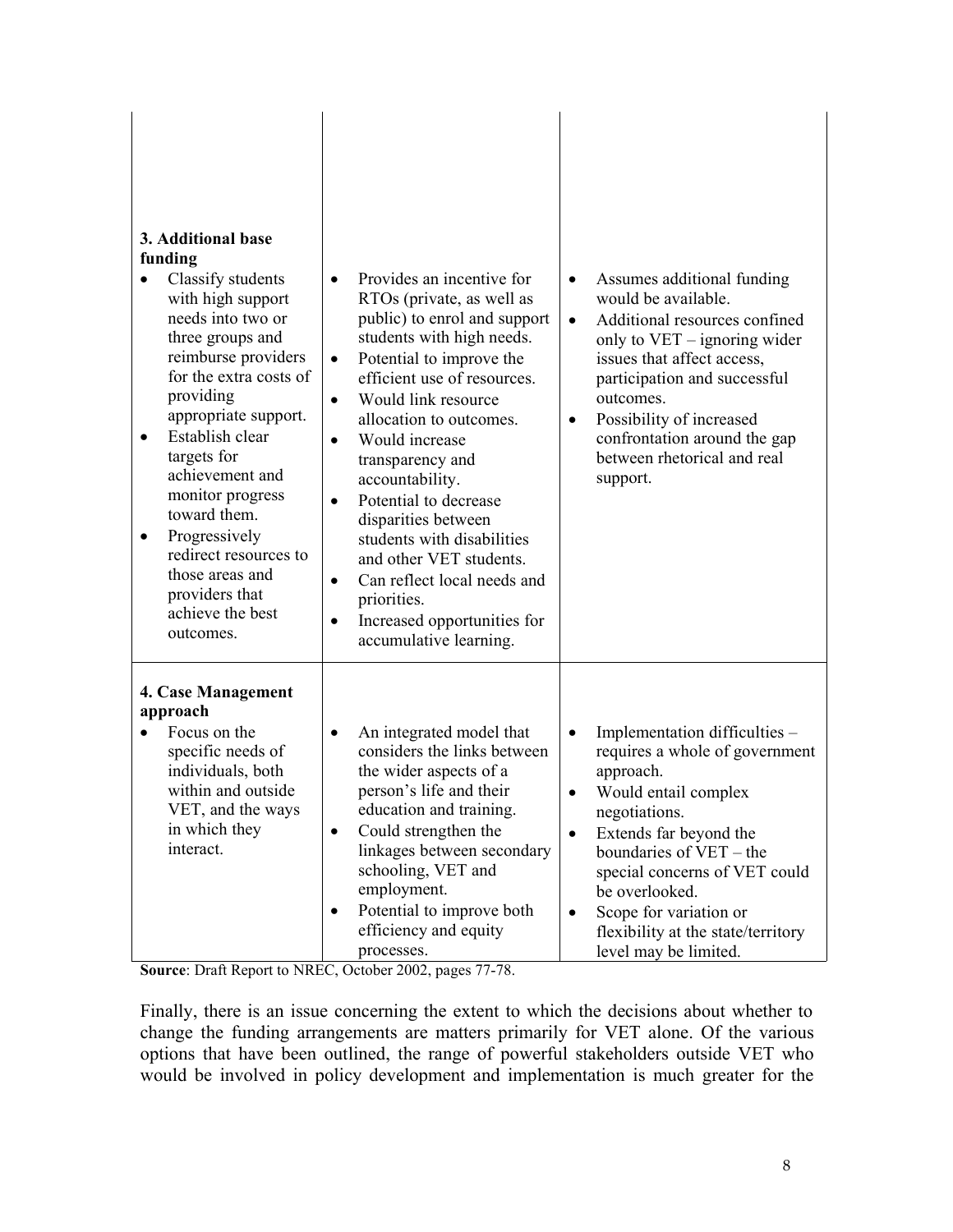case management approach than for the other options. This factor is more important the more that VET decision-makers wish to retain control over their own sector.

**6. Conclusions and Next Steps:** Five main conclusions were drawn in the draft report. First, what objectives are being sought? Unless objectives are clearly specified it is difficult to ensure that resources are being effectively and economically deployed to achieve them. Also, it makes it difficult to monitor developments and evaluate progress, to share knowledge and to transfer good practice. The situation is more serious if, as one respondent said, "much of the objectives are hot air, are not backed by resources and do not lead to action."

Secondly, whose responsibility is it to articulate the overall objectives to be pursued, to provide the necessary resources and to facilitate whatever evaluation and remedial action may be required? There are many significant stakeholders in VET. The costs that each face, and the benefits they each expect to receive, influence the decisions they take about whether to participate in, or support, VET, including when, how, to what extent and in what form. From a societal perspective, the balance between the total costs of provision and the total benefits from participation in VET by individuals is crucial for decisions about resource allocation. During the project it became apparent that, while individuals, their families and carers, and enterprises, all have an important part to play, the prime responsibility was seen to lie with governments, at both State/Territory and national levels, and to a lesser extent with VET providers, especially the public providers. A number of respondents saw the presence of ALP governments in each State and Territory at present, with their tradition of social responsibility, as presenting a valuable opportunity to address the deficiencies in the current arrangements, given the particular responsibility of State and Territory governments for VET.

Thirdly, existing Australian practice clearly reflects an emphasis on funding allocated to institutions rather than funding allocated to students. In terms of the four criteria identified by Devlin (2000): portability applies in the case management model more strongly than in the other funding arrangements; the criteria concerning whether the levels of assistance provided are appropriately related to the student's need for support is satisfied, at least to some extent, now, but could apply significantly more if one of the other funding approaches was adopted; the administrative efficiency criterion can probably be satisfied under each of the alternatives considered, but it does not appear to apply universally at present; and "respect for the autonomy of educational institutions" applies for each funding option, except for the case management approach. If a fifth criterion is added, relating to the existence of incentives for training organisations to provide appropriate VET services to people with disabilities, then each of the alternatives would provide scope for improvement on the existing situation.

Fourthly, a range of matters that were not able to be covered fully in this small project could be considered in further work. Consideration of these matters could build on the existing analysis and provide greater detail and complexity. They include: variations by the type and level of the course in which the student is enrolled, by its location and by the mode of course delivery; interactions between VET study and other aspects of the lives of VET students with disabilities; the type and severity of the student's disabilities; and the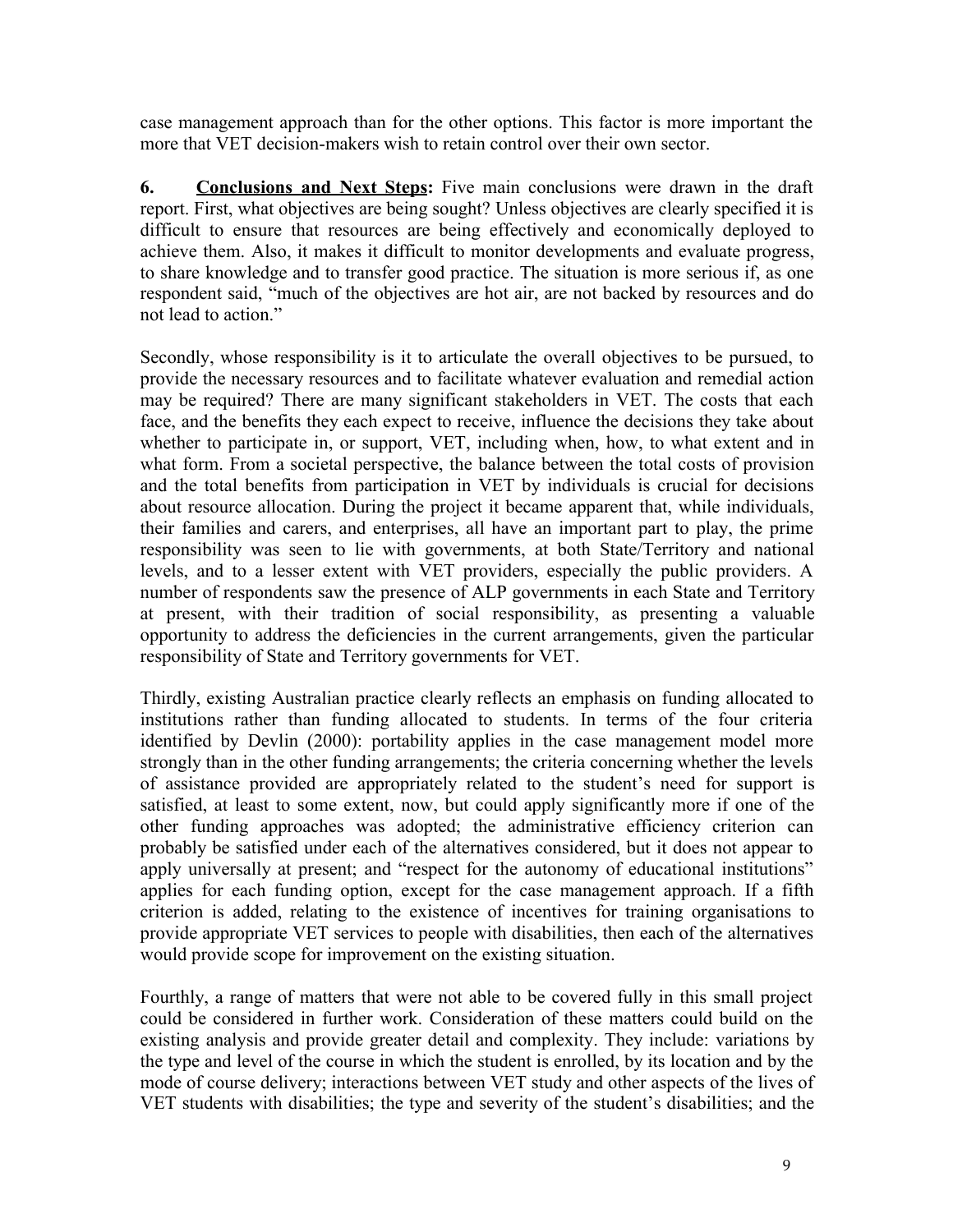needs of people with disabilities who have not managed to enter VET, but who could benefit from doing so. Important questions could also be asked about whether students with disabilities enter the most appropriate courses (it appears that many do not) and about how they can achieve the best employment or other outcomes. Further consideration could be given to the elasticity of demand. From the project discussions it appears that this is not often considered consciously by providers or State Training Authorities, although there is some awareness of it, indicated, for instance, by comments made to the effect that providing better services for students with disabilities might 'only encourage' more of them to apply. In addition, while most of the discussion in the report to NREC related to recurrent costs, capital costs are also important, especially for those students with disabilities who are in smaller or more specialised providers. A more complete study would benefit by taking greater account of the links between schools, ACE, higher education and employment.

Fifthly, in relation to the three criteria proposed in CEET's stocktake of VET in Australia (Selby Smith, Ferrier et al, 2001) there are worthwhile achievements. However, it appears that considerably more could be done (and should be, in the view of many of the respondents) in relation to: encouraging more education and training to be undertaken; improving efficiency; and promoting access and equity objectives.

Finally, what *next steps* might be appropriate? Of course, this question is primarily for political and bureaucratic decision-makers to determine. However, the matter was raised in a number of discussions during the project and some suggestions were offered in the report to NREC. In summary, respondents sought action and suggested two steps to achieve it. First, the broad options identified could be considered (recognising that a range of permutations and combinations are possible and that conclusions need not be identical in each State and Territory) and a preferred funding option identified. Secondly, a pilot project could trial the preferred funding arrangements, followed by careful evaluation, before any wholesale changes are made. In one particular discussion it was suggested, and this was supported by comments elsewhere, that such a pilot project could include one or two States; and within a State or Territory include at least one public provider in the metropolitan area, one public provider located outside the metropolitan area, and one or two private RTO's.

### **References**:

- Australian National Training Authority (1998), *A Bridge to the Future, Australia's National Strategy for VET, 1998 to 2003*, ANTA, Brisbane.
- Australian National Training Authority Disability Forum (1999), *Bridging Pathways: A National Plan of Action for Increasing Opportunities for People with a Disability in Vocational Education and Training*, ANTA, Brisbane.
- Devlin, Y. (2000), *Students with Disabilities in Higher Education: At whose cost and what price?,* Discussion paper, Equity and Diversity Unit, University of New South Wales, Kensington.
- National Centre for Vocational Education Research (2002), *Students with a disability in VET: At a glance*, NCVER, Adelaide.